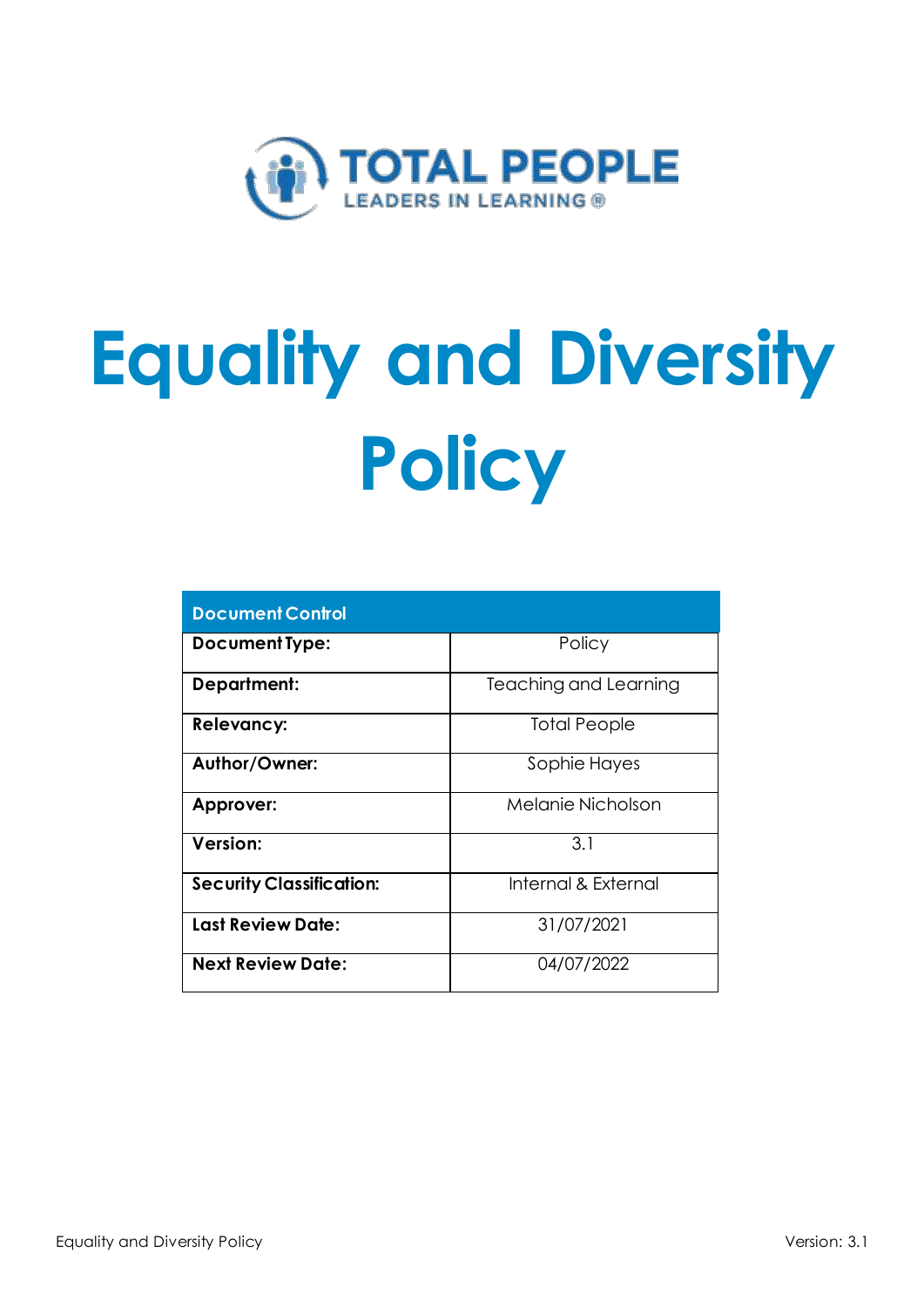# **Policy Statement:**

Total People is committed to creating and maintaining an inclusive working and learning environment that respects and celebrates difference, an environment where everyone feels able to fully participate in their work and / or their learning programme and achieve their full potential.

As an employer Total People aims to ensure that all job applicants, colleagues and agency workers receives fair treatment.

Total People will proactively seek to eliminate discrimination and advance equality on the grounds of age, disability, gender reassignment, marriage and civil partnership, pregnancy and maternity, race, religion and belief (including no belief), sex and sexual orientation and to fostering good relations between different groups.

## **Mission:**

Total People is committed to:

- Creating and maintaining a culture where everyone understands their responsibility for and promotes equality of opportunity, and their role in fostering good relations between people and between different groups
- Promoting a fully inclusive culture that celebrates, supports, attracts and values diversity
- Proactively tackling the barriers to equality and work to eliminate bias (conscious or unconscious), discrimination, harassment, and victimisation
- Being compliant with all relevant legislation
- Ensuring that apprentices/learners achieve their potential free of barriers to their progress
- Ensuring that teaching, learning and assessment practices and resources promote equality, raise awareness of diversity, and tackle discrimination, victimisation, and stereotyping
- Developing and maintaining knowledge of the legislation and best practice
- Recruiting, retaining and developing its employees based on merit, competence and potential
- Providing a positive work environment
- Promoting apprentice/learner and staff wellbeing that proactively supports mental health

## **Scope:**

Everyone has a role to play in implementing this policy. The Policy applies to all those working in, learning at or visiting Total People, including apprentices/learners, Total People Colleagues, Governors, volunteers and visitors to Total People, including contracted services such as agency staff, employers offering work placements, employers employing apprentices. The policy applies in the same way to Total People's supply chain partners.

## **Legislation, Guidanceand Relevant Policies:**

This policy is aligned to the following pieces of legislation and guidance, in addition to LTE Group Policies to ensure practices meet legislative requirements and best practice.

- The Equality Act (2010)
- LTE Group Equality and Diversity Policy (2018)
- LTE Group Equality and Diversity Single Equality Strategy (2020/21) and Action Plan
- Rehabilitation of Offenders Act 1974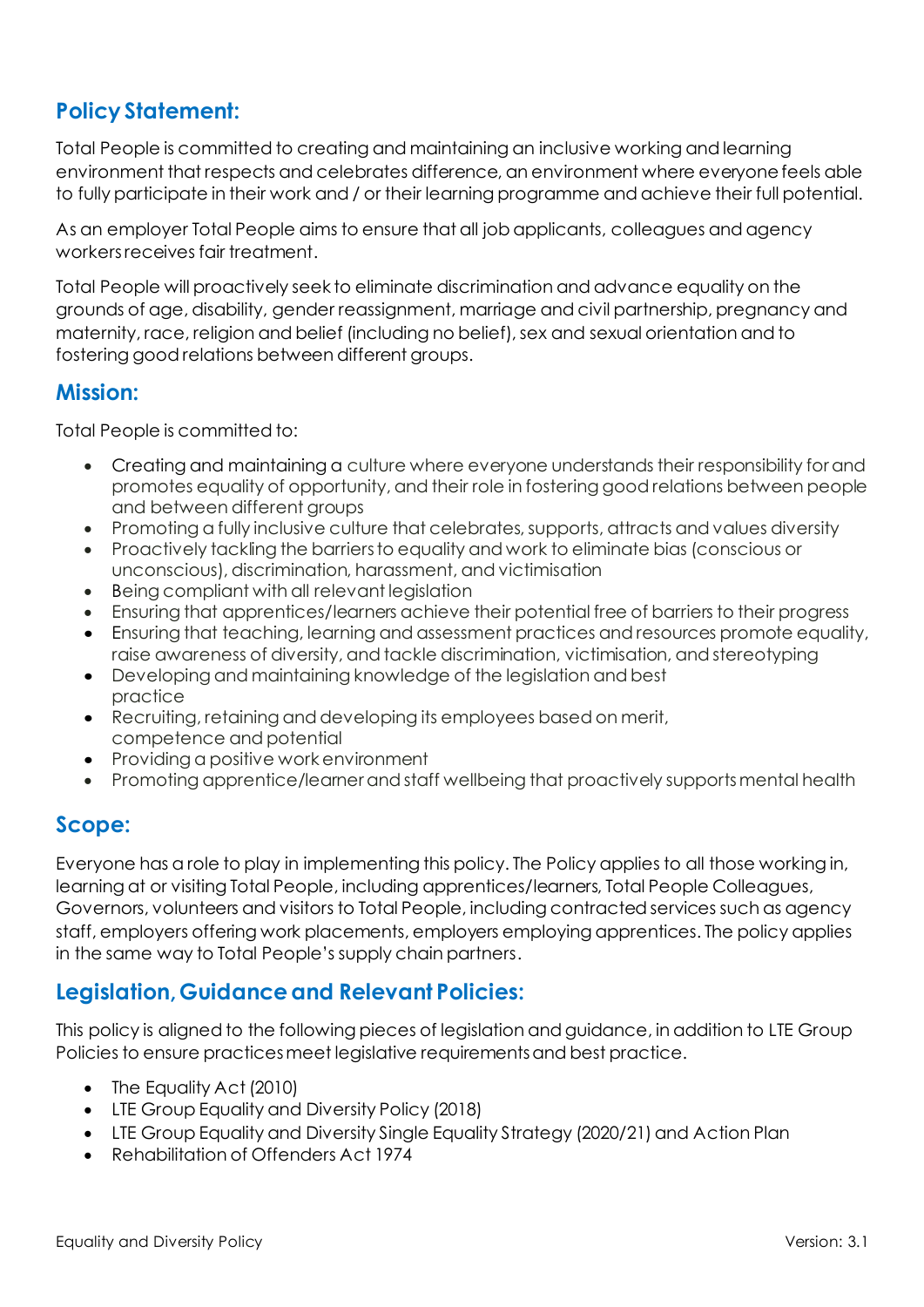All colleagues must read this Equality and Diversity Policy in conjunction with the policies listed below and ensure they are familiar with their roles and responsibilities within each of these policies.

- Behaviour Management Policy
- Staff Code of Conduct
- PLACE (Observation of Teaching Learning and Assessment)
- Complaints Policy
- Disciplinary Policy
- Recruitment Policy
- Training and Development Policy

## **Roles and Responsibilities:**

#### **Board**

- Total People Board have overall responsibility for Equality, Diversity and Inclusion
- TP Board receive the annual Gender Pay Gap Report where appropriate, and the annual Equality and Diversity Action Plan update from Total People for scrutiny and assurance.

#### **Managing Director**

- Lead Total Peoples Equality and Diversity strategy
- Lead Total Peoples Equality and Diversity policies/procedures against Legislation
- Drive collaboration with stakeholders and wider partners to further enhance our commitment to equality, diversity, and inclusivity
- Implement and consider the Equality and Diversity Policy when recruiting, delivering apprenticeship training, and working with employers and apprentices.

#### **Deputy Managing Director & Senior Leadership Team**

- Embed Total Peoples Equality and Diversity Strategy and policies
- Ensure all staff complete and comply with mandatory Equality and Diversity training
- Ensure staff adhere to Equality and Diversity CPD plans
- Implement and consider the Equality and Diversity Policy when recruiting, delivering apprenticeship training, and working with employers and apprentices.
- Ensure that Total People's physical estate offers safe and inclusive spaces which meet staff and apprentices/learner needs

#### **Business Improvement Team**

- Define key goals and performance indicators to assess the effectiveness of the implementation of this policy for apprentices/learners
- Implement and consider the Equality and Diversity Policy when recruiting, delivering apprenticeship training, and working with employers and apprentices.
- Set areas for improvement at an organisational level as part of the annual self-assessment and quality improvement planning process
- Embed Equality and Diversity into the quality monitoring cycle (Quality Review)
- Ensure that effective improvement plans are in place to address any apprentices/learner related performance issues relating to Equality and Diversity at organisational level
- Analyse/track/monitor Equality and Diversity apprentice/learner data at an organisational level
- Report to SLT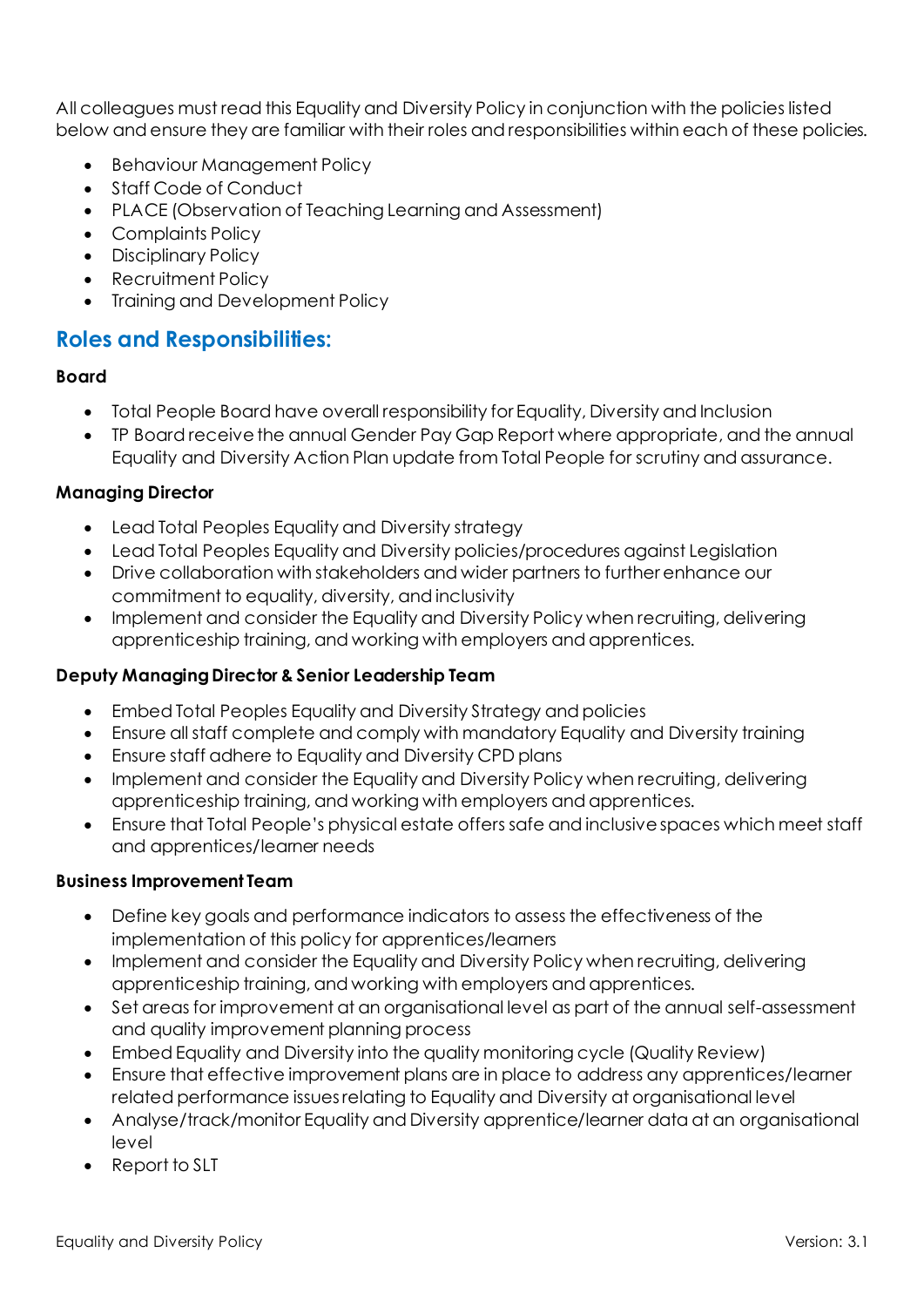#### **Teaching and Learning Managers**

- Ensure that the promotion of Equality and Diversity is fully embedded into teaching and learning practice and the curriculum
- Ensure that Equality and Diversity is fully embedded into policies and procedures for apprentice/learner assessment, support and access
- Implement and consider the Equality and Diversity Policy when recruiting, delivering apprenticeship training, and working with employers and apprentices.
- Support cluster managers to develop CPD and improvement plans for Learning Coaches

#### **Cluster Managers**

- Implement and consider the Equality and Diversity Policy when recruiting, delivering apprenticeship training, and working with employers and apprentices.
- Ensure that the promotion of Equality and Diversity is fully embedded into teaching and learning practice and the curriculum
- Ensure all staff complete and comply with mandatory Equality and Diversity training
- Ensure staff adhere to Equality and Diversity CPD plans
- Analyse/track/monitor Equality and Diversity apprentice/learner data at cluster level
- Ensure that effective improvement plans are in place to address any apprentices/learner related performance issues relating to Equality and Diversity at cluster level

#### **Learning Coaches**

- Implement and consider the Equality and Diversity Policy when recruiting, delivering apprenticeship training, and working with employers and apprentices.
- Ensure that the promotion of Equality and Diversity is fully embedded into day-to-day teaching and learning practice
- Adhere to Equality and Diversity CPD plans

#### **HR**

- Implement and consider policies and enable practice which promotes equality and diversity in staff recruitment, retention, and development
- Procurement and promotion of staff well-being and mental health services
- Annual presentation of the Gender Pay Gap report, where appropriate
- Procedures for Staff Grievance, Capability, Absence and Disciplinary
- Monitoring of workforce diversity
- Remaining committed to paying the real living wage to all employees
- Support for Managers

#### **IT Services**

• IT acceptable use policies/procedures

#### **Business Development Marketing**

- Promote apprentice/ learner and employer recruitment which is inclusive and aligned to this policy
- Support employers to understand and implement this policy for Total People apprentices/learners
- Social Media policy and guidance
- Social Media and news monitoring and tracking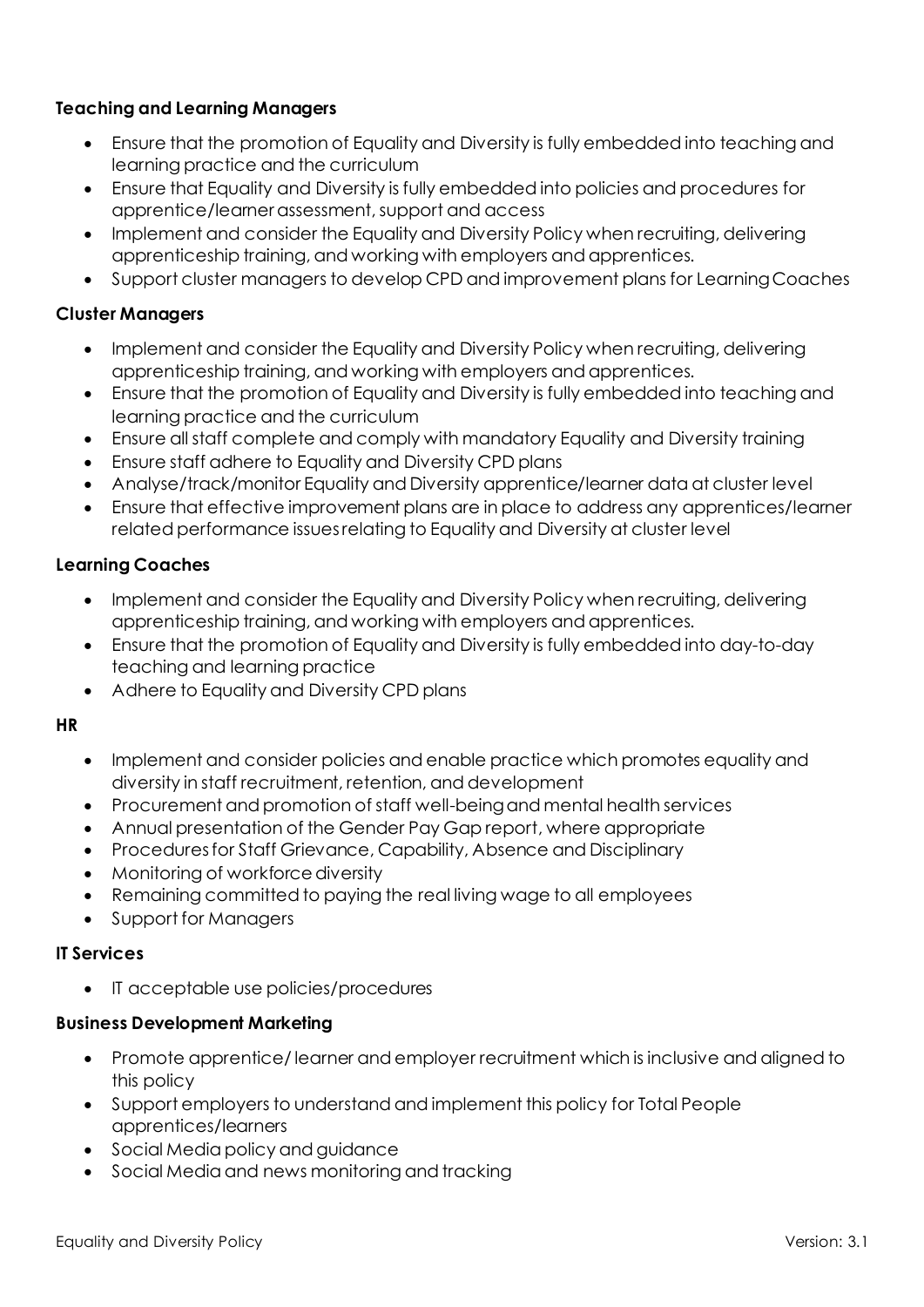- Use of marketing literature, publicity materials, public displays, signage, and visual imagery that promote inclusivity
- Promotion and delivery of Equality and Diversity campaigns/messages

#### **All Total People Employees**

- Implement and consider the Equality and Diversity Policy when recruiting, delivering apprenticeship training, and working with employers and apprentices.
- Read, understand and fully implement responsibilities within this policy
- Compliance with TP mandatory CPD training (within allocated timescales)
- Promote professional conduct/behaviour in all working practices
- Know and understand when and how to report a concern relating to Equality and Diversity
- Challenge conduct/behaviour, which is not aligned to this Policy, escalating concerns to your line manager where appropriate

# **Policy Awareness, Implementationand Training:**

#### **Colleagues**

- Mandatory training module as part of colleague induction
- Refresher mandatory training on an annual basis
- Read and understand this policy at induction (confirmed through colleague induction checklist), and following a policy review
- Shadowing activities for Learning Coaches organised by Cluster Managers at Induction
- Support through the Teaching and Learning team, where a CPD need is identified
- Embedding Equality and Diversity best practice shared through Communities of Practice

#### **Apprentices/Learners**

- Policy overview at Induction
- Apprentice/learner commitment statement
- Enrichment courses made available thought OneFile virtual learning platform

#### **Employers**

- Policy overview at opportunity stage
- Commitment statement

## **Promoting, Engagement and gaining Commitment to the Policy:**

Total People will ensure that this Equality and Diversity Policy is promoted, and that engagement and commitment gained via the following activities. This is not an exhaustive list, as other mechanisms will be used as and when the situation arises.

This policy will be agreed by the Total People board of governors with promotion, engagement and commitment to this policy gained through:

- Staff Induction/Training/CPD/Online learning modules
- Team meetings and 1-2-1 meetings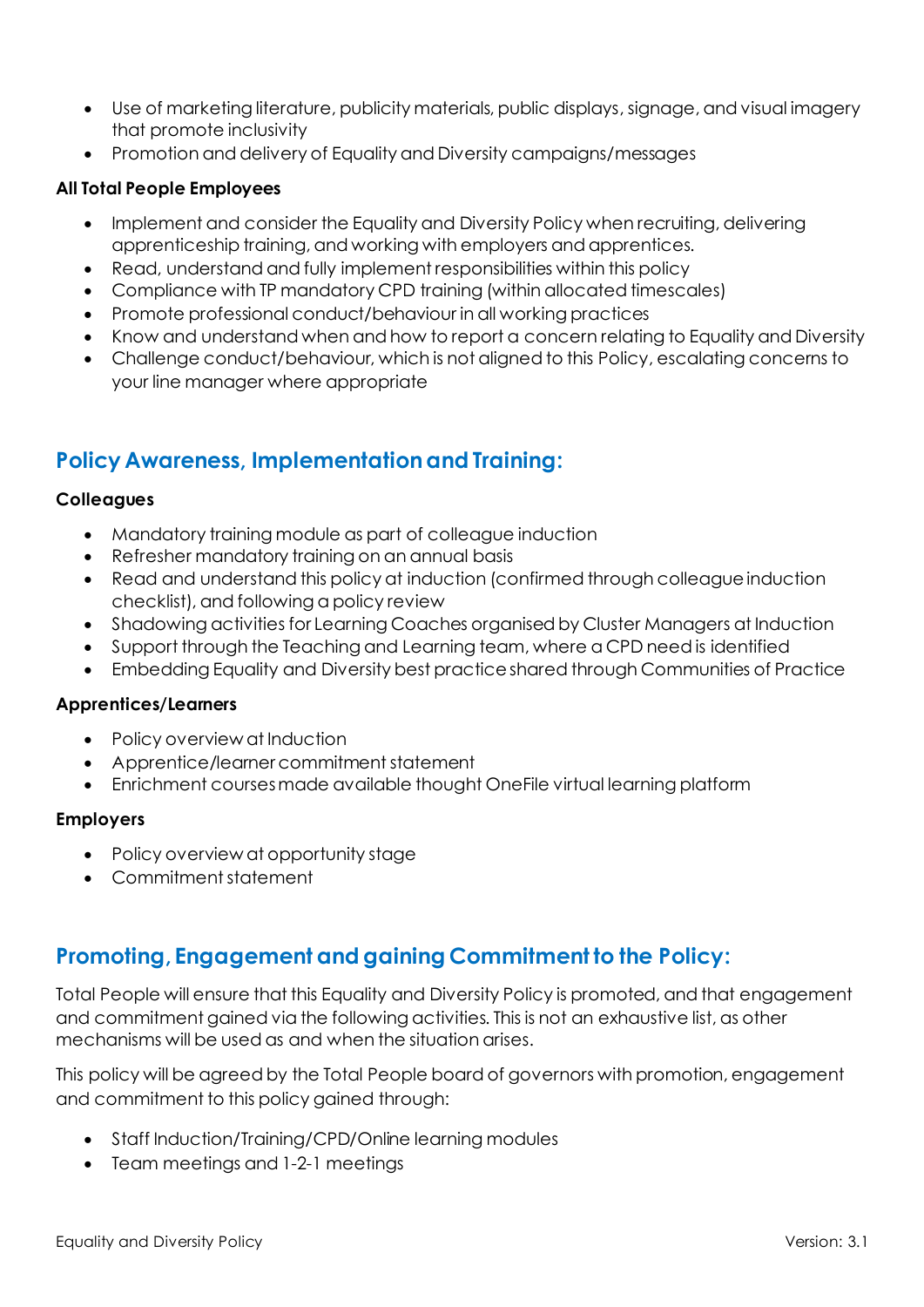- Intranet section on Equality and Diversity, and what it means for staff and apprentices/learners
- Visible media in and around office and employer locations
- Learning resources for all apprentices and other learners
- Email headers and footers
- Apprentice/learner reviews carried out on a 6-weekly basis.

We will ensure that we measure the engagement and commitment within Total People to this Equality and Diversity Policy by:

- Monitoring the outcomes from online and interactive training for both staff and apprentices/learners
- All Staff and Apprentices will be asked to sign that they have seen and understood relevant training and updates
- Managers will produce evidence (e.g. meeting notes) staff training and 1-2-1 reviews and through the annual appraisal process that this policy has been discussed
- Monitoring of learner review documentation
- Monitoring specific responses to Equality and Diversity in learner and employer surveys
- Through our use of internal quality checks and reviews and through audits checks.

# **Subcontractors:**

Total People's partnership team are responsible for completing required due diligence checks and for the on-going monitoring of quality & compliance. Subcontractors will have their own policies and procedures in relation to Equality and Diversity but are also expected to comply with Total People Policy.

#### **Subcontractor roles & responsibilities:**

- Equality and Diversity Policies and Procedures in place which meet all legislative requirements, and which detail:
- The policy review cycle, including who is responsible for update and sign off
- The last and next review date, and the version number
- What approach will be taken to training colleagues, apprentices/ learners, employers, visitors, and stakeholders in raising awareness of and implementing the policy
- How implementation of the policy will be monitored and continuously improved

# **Data Collection, Analysis, and Continuous Improvement**

Total People understand that continuous improvement is vital to effective practice. We do this by:

- Ensuring that sufficient data is captured to enable identification of best practice as well as gaps in apprentices/learner recruitment, attendance, retention, achievement, progress and destination
- Gather apprentices/learner feedback which enables the identification of best practice and drive decision making relating to our offer and delivery